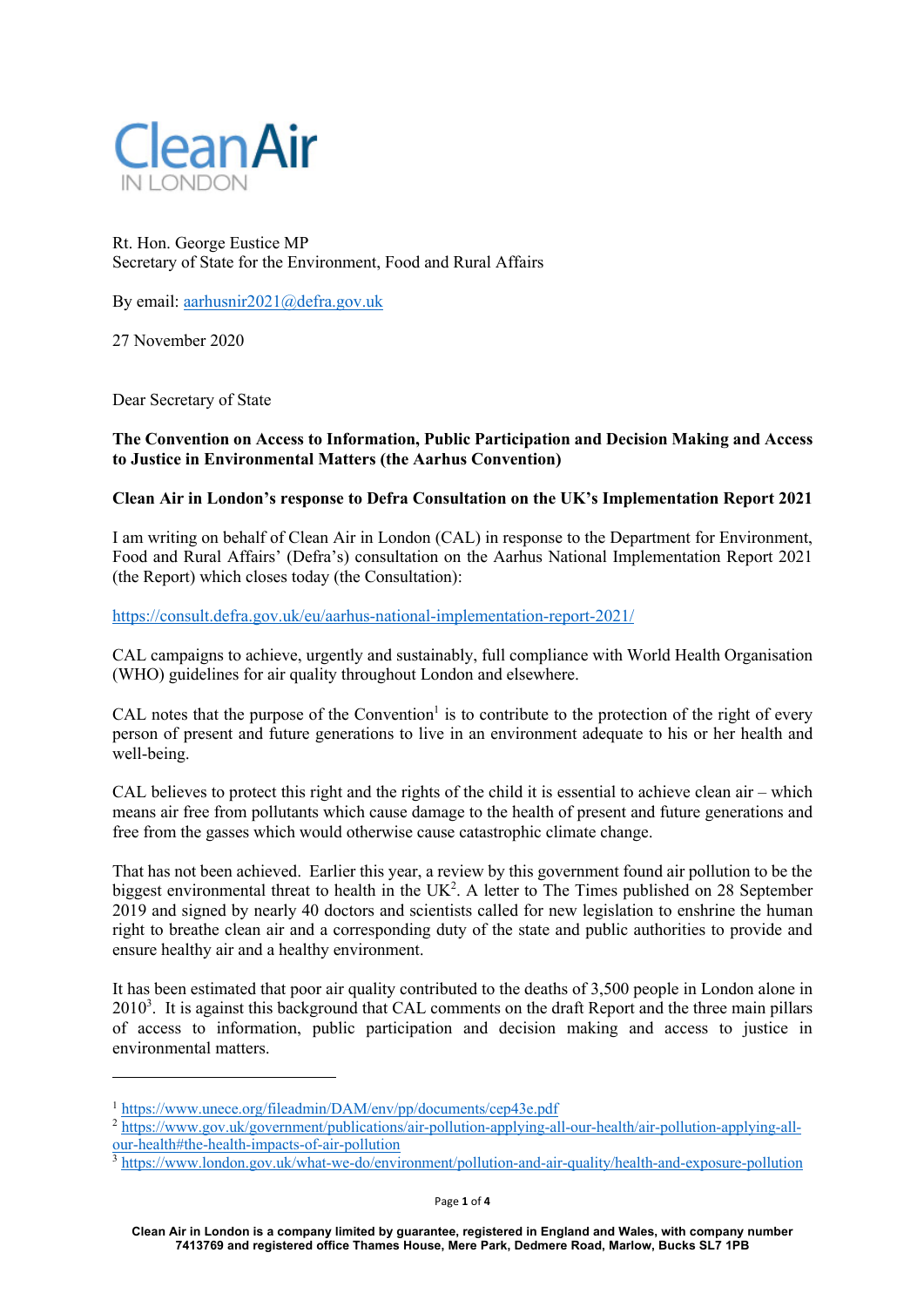### **Access to Information about air quality, including about dangerously high pollution**

It is imperative that the public is informed fully and in time about the quality of the air they breathe. This is particularly important in respect of children, the elderly, people with underlying health conditions and those in less wealthy areas. It also important for athletes, members of the special forces<sup>4</sup> and others who may be undertaking strenuous exercise outdoors: high ozone levels, for example, can cause serious health problems and even death in certain circumstances.

However, Defra hasn't actively warned people about air pollution – for example by sending a news release or media warning - since 21 April 2011<sup>5</sup> (immediately following which CAL gave numerous television interviews perhaps also because the HIGH ozone episode coincided with the UK's first breach of the daily limit value for particulate matter (PM<sub>10</sub>)) in 2011<sup>6</sup>. Instead, Defra posts 'Air Quality Information bulletins' passively on https://uk-air.defra.gov.uk/news when ozone triggers an Information Threshold (i.e. Pollution alert) under the Air Quality Standards Regulations 2010<sup>7</sup> and Annex XII of Directive 2008/50/EC on ambient air quality and cleaner air for Europe<sup>8</sup> (or reactively during HIGH particle air pollution episodes in 2014 and 2015) – but these are not readily accessible to the public and no substitute for warnings and alerts which should be issued 'proactively' through the media (as was Defra's practice one or twice a year for some time up until about 2010 or 2011<sup>9</sup>). Please see also CAL's media release dated 24 July 2012 for further information (which was published shortly before the London 2012 Olympics $1^{10}$ .

The quality of the information that Defra does release through their website has been questioned. The Office for Statistics Regulation wrote to Defra on 30 July  $2019^{11}$  about its statistics on air quality and emissions of air pollutants $12$ .

In CAL's view a healthy environment will not be achieved without a clear duty on the state to monitor, inform pro-actively and act. It proposes that there should be a clear duty on the state to monitor, collect and distribute information about air pollution.<sup>13</sup>

# **Public Participation in Decision-making**

CAL supports public consultation on all policies and proposals relating to the environment. It does not agree with proposals to narrow consultations in this area, or in related areas such as planning.<sup>14</sup>

While CAL does support robust evidence, transparency and engaging with key groups early in the policy making process, it does not think that in general there should be any weakening of the principle that the public and their representative organisations should be consulted. Consultations which are too focussed or exclusive are likely to miss those who are most affected – in this case, children, schools,

<sup>4</sup> https://cleanair.london/health/clean-air-in-london-statement-in-relation-to-inquest-into-deaths-of-three-sassoldiers/

<sup>5</sup> https://www.gov.uk/government/news/high-pollution-episode-warning-first-summer-smog-of-2011

<sup>6</sup> https://cleanair.london/olympics/government-issues-national-high-pollution-episode-warning-first-summer $smog-of-2011/$ 

<sup>7</sup> https://www.legislation.gov.uk/uksi/2010/1001/pdfs/uksi\_20101001\_en.pdf

<sup>8</sup> https://eur-lex.europa.eu/legal-content/EN/TXT/PDF/?uri=CELEX:32008L0050&from=en

<sup>9</sup> https://cleanair.london/app/uploads/CAL-057-Is-it-still-Government-policy-to-issue-smog-alerts-200409.pdf <sup>10</sup> https://cleanair.london/olympics/mayor-of-london-urged-to-warn-those-affected-by-smog/

<sup>11</sup> https://osr.statisticsauthority.gov.uk/correspondence/assessment-of-statistics-on-air-quality-and-emissions-ofair-pollutants/

<sup>&</sup>lt;sup>12</sup> https://osr.statisticsauthority.gov.uk/publication/statistics-on-air-quality-and-emissions-of-air-pollutants/

<sup>13</sup> See, for example, proposals for Clean Air (Human Rights) Act https://services.parliament.uk/Bills/2019-

<sup>21/</sup>cleanairhumanrights.html

 $14$  CAL's consultation response on the Government's planning proposals is attached.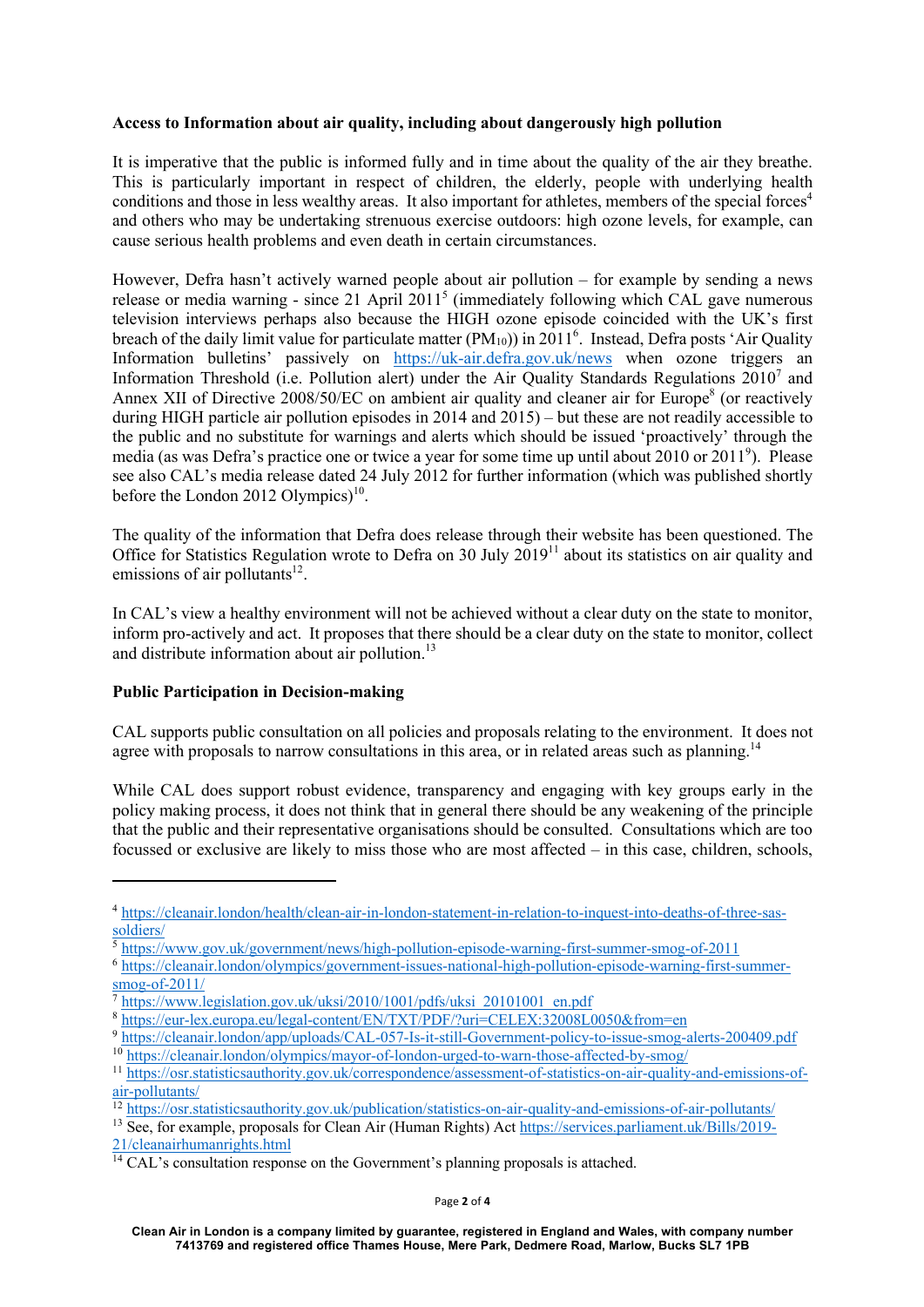ethnic minorities and those who live in poorer areas. Part of the purpose of full public consultation is to inform both the consultor and the consulted and to achieve excellent policies which have public support and improve the environment. When those polices affect human health and the environment it is vital fully to engage the public.

### **Access to Justice**

Access to justice has proved an important right in raising awareness of air pollution and achieving steps toward its amelioration. In a series of cases, taken under European Law, it has been established that under European Law the UK has a duty to achieve air quality limit values.<sup>15</sup> There is now widespread concern that following the UK's exit from the European Union the provisions proposed by the UK government for England and Wales in the Environment Bill are inadequate to ensure clean air, particularly for children.

The provisions fall short of requiring the standards contained in the WHO's air quality guidelines and reduce the opportunities for access to justice. The body which it is proposed will replace the role of the European Commission will under the direction of Government and the opportunities to challenge be fewer and more complicated.

At the same time the Government is considering proposals to curtail the right of judicial review, which is the main route through which the public and their environmental groups have access to justice to enforce environmental law in England and Wales.

CAL also notes that there is no Legal Aid for inquests and believes that where illegal or excessive air pollution is thought to be a contributor to death, particularly if it is the death of a child, then there should be an inquest and there should be legal aid so that the relatives can be represented. You will know that the Inquest touching the death of Ella Roberta Adoo Kissi-Debrah commences on Monday 30 November  $2020^{16}$ .

Finally, CAL emphasises the importance of this Consultation and full compliance with the Aarhus Convention and other international laws and treaties, such as the Gothenburg Protocol<sup>17</sup>, for the standing of the UK in the world following our exit from the European Union at the end of 2020. Please see important recent UN reports<sup>18</sup> and resolutions<sup>19</sup>.

I have copied Rosamund Adoo Kissi-Debrah, David Boyd<sup>20</sup>, Professor John Knox<sup>21</sup>, the Chairs of several Select Committees, Baroness Jones and others given the important issues raised by this consultation.

Yours sincerely Simon Birkett Founder and Director Clean Air in London

https://www.un.org/sg/sites/www.un.org.sg/files/atoms/files/The\_Highest\_Asperation\_A\_Call\_To\_Action\_For\_ Human Right English.pdf

<sup>15</sup> Note ClientEarth cases https://www.clientearth.org/

<sup>16</sup> https://www.innersouthlondoncoroner.org.uk/news/2020/nov/inquest-touching-the-death-of-ella-robertaadoo-kissi-debrah

<sup>&</sup>lt;sup>17</sup> https://www.unece.org/info/media/presscurrent-press-h/environment/2019/entry-into-force-of-amendedgothenburg-protocol-is-landmark-for-clean-air-and-climate-action/doc.html 18

<sup>19</sup> https://undocs.org/A/HRC/45/L.48/Rev.1

<sup>20</sup> https://www.ohchr.org/EN/Issues/Environment/SREnvironment/Pages/DavidBoyd.aspx

<sup>21</sup> https://www.ohchr.org/EN/Issues/Environment/SREnvironment/Pages/JohnKnox.aspx